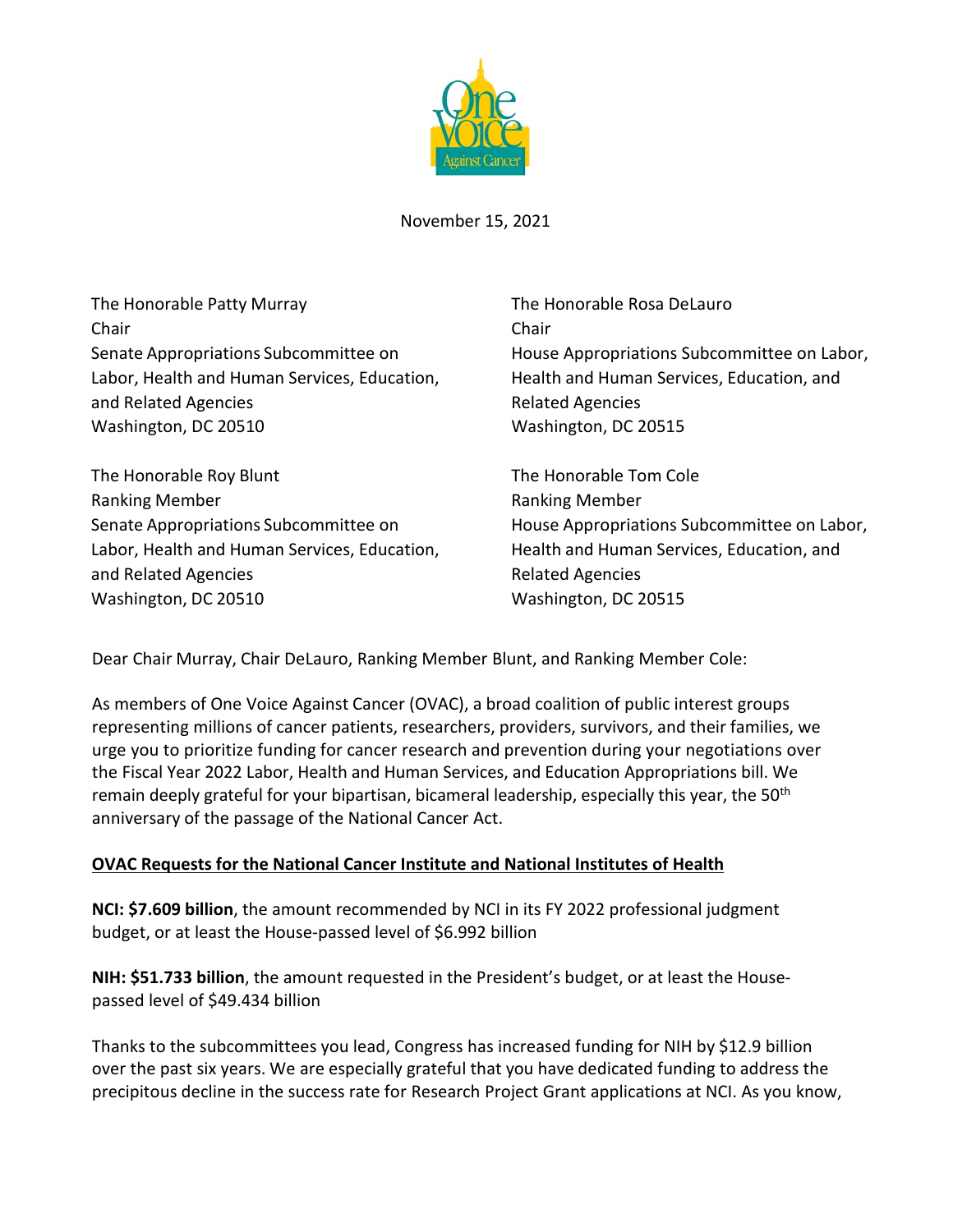

the NCI is experiencing a demand for research funding that is far beyond that of any other Institute or Center (IC). Between FY 2013 and FY 2019, the most recent year for which data are available, the number of R01 grant applications to NCI rose by 50.6 percent. For all other ICs during that time, the number of R01 applications rose by just 5.6 percent.

As a result, the RPG success rate at NCI dropped from 13.7 percent in FY 2013 to 11.6 percent in FY 2019. This is a situation unique to NCI, at a time when cancer researchers are making historic advances in new treatments and therapies. The success rate for NIH overall during that same period rose from 16.8 percent to 21.2 percent. The demand for NCI funding reflects the extraordinary progress that is being made in many areas of cancer research, the lack of progress for some cancers, and the potential for new breakthroughs. We urge you to take these factors into account when allocating NIH funding.

OVAC supports the creation of the proposed Advanced Research Projects Agency-Health (ARPA-H) and has provided [recommendations](http://www.ovaconline.org/wp-content/uploads/2021/09/ARPA-H-OVAC-principles-Lander.pdf) for its design and implementation. Funding for the new agency should not prevent robust increases for the NCI and other core NIH research programs.

## **OVAC Requests for the Centers for Disease Control and Prevention**

## **Division of Cancer Prevention and Control (DCPC): \$559 million**

About half of the over 600,000 cancer deaths that will occur this year could be averted through the application of existing cancer control interventions. Unfortunately, in sharp contrast to funding for the NIH, federal funding for CDC cancer programs has remained almost flat for many years. Between FY 2010 and FY 2021, funding for the DCPC increased by just \$15.4 million, or 4.2 percent, from \$370.3 million to \$385.8 million.

The DCPC provides key resources to states and communities to prevent cancer by ensuring that at-risk, low-income communities have access to vital cancer prevention programs. However, information about the benefits of early education and access to potentially lifesaving screenings is not always equitable, creating significant disparities in cancer outcomes. The consequence of such disparities is that cancer is more often diagnosed at later stages when options for treatment may be limited and the odds for survival are lower. Additionally, job losses resulting from the pandemic have left many Americans without health insurance, increasing the need for robust cancer screening programs at the CDC.

Below please find OVAC's requests for key programs within the DCPC:

- National Comprehensive Cancer Control Program: *\$50 million*
- National Program of Cancer Registries: *\$70 million*
- National Breast and Cervical Cancer Early Detection Program: *\$275 million*
- Colorectal Cancer Control Program: *\$70 million*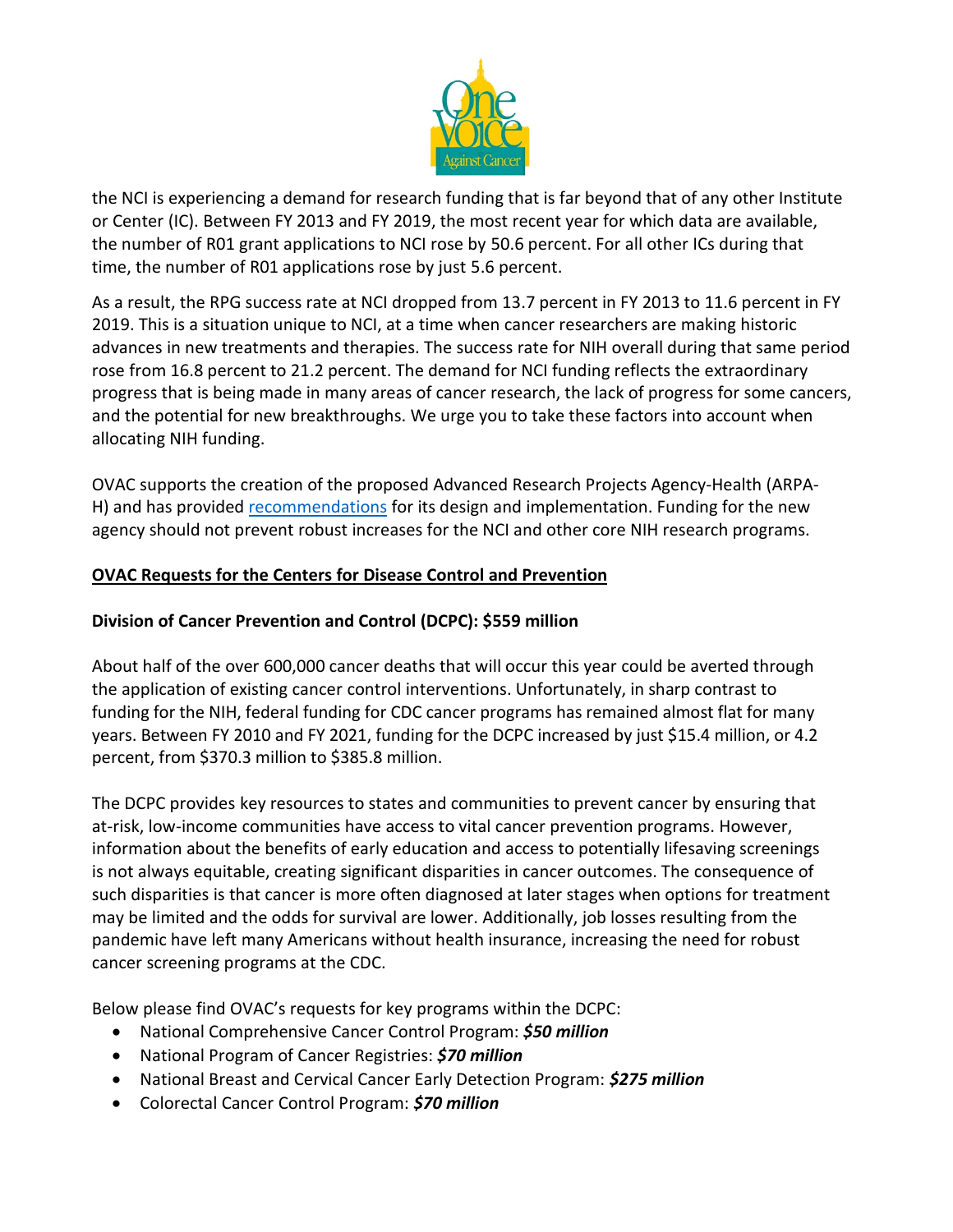

- National Skin Cancer Prevention Education Program: *\$5 million*
- Prostate Cancer Awareness Campaign: *\$35 million*
- Ovarian Cancer Control Initiative: *\$14 million*
- Gynecologic Cancer and Education and Awareness (Johanna's Law): *\$15 million*
- Cancer Survivorship Resource Center: *\$900,000*

If you have questions, please contact Lisa Lacasse, president of the American Cancer Society Cancer Action Network, at [lisa.lacasse@cancer.org.](mailto:lisa.lacasse@cancer.org) Once again, thank you for your continued leadership on funding issues important in the fight against cancer.

## Sincerely,

American Academy of Dermatology Association American Association for Cancer Research American Cancer Society Cancer Action Network American College of Surgeons Commission on Cancer American Institute for Cancer Research American Society for Radiation Oncology American Society of Clinical Oncology American Urological Association Association of American Cancer Institutes Bladder Cancer Advocacy Network Cancer Support Community Charlene Miers Foundation for Cancer Research Children's Cancer Cause Deadliest Cancers Coalition Debbie's Dream Foundation: Curing Stomach Cancer Dermatology Nurses' Association Esophageal Cancer Action Network Fight Colorectal Cancer Friends of Cancer Research GO2 Foundation for Lung Cancer Hematology/Oncology Pharmacy Association Intercultural Cancer Council International Myeloma Foundation KidneyCAN Leukemia & Lymphoma Society LIVESTRONG Foundation LUNGevity Foundation